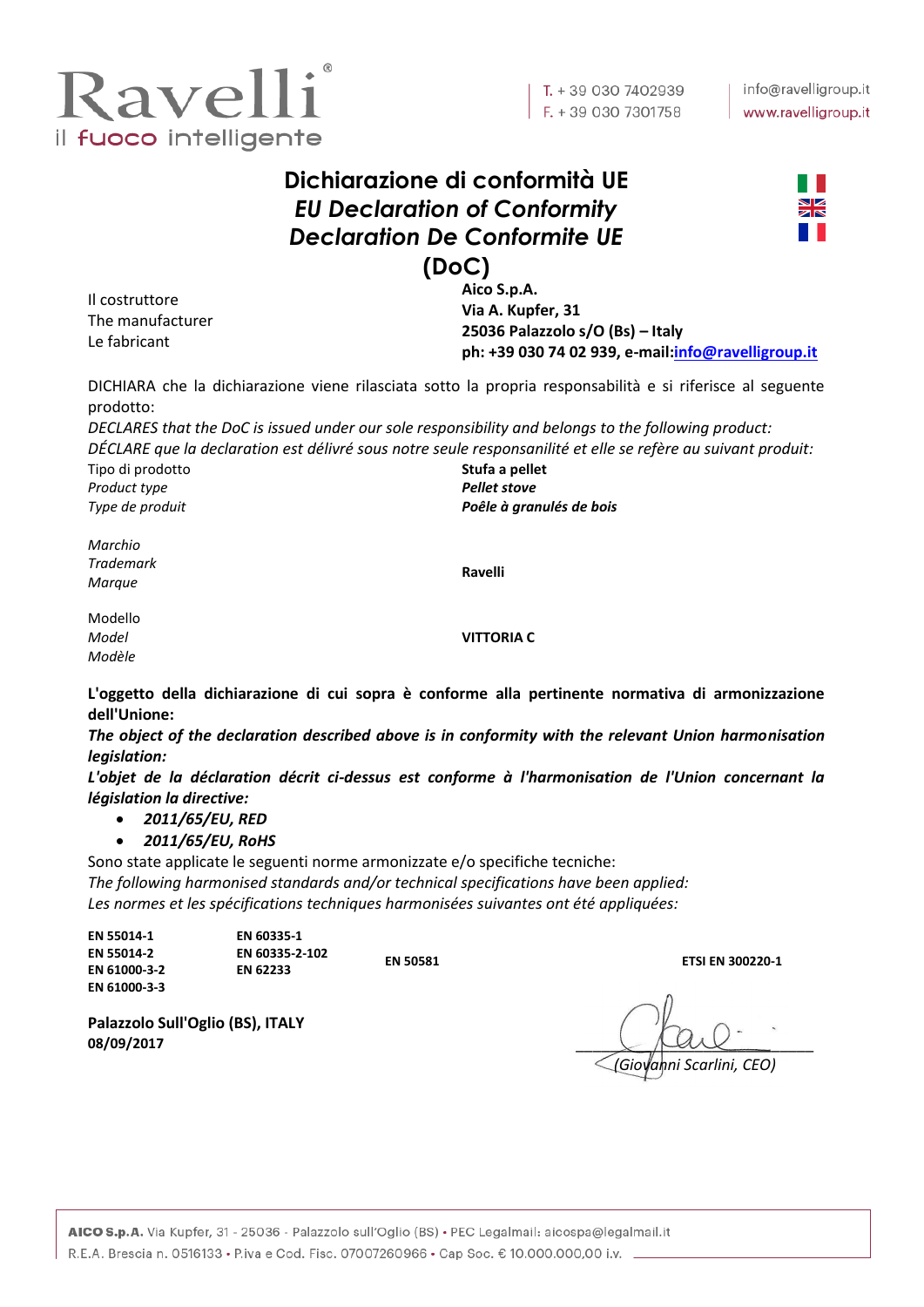

# *DECLARACIÓN DE CONFORMIDAD UE DECLARAÇÃO DE CONFORMIDADE UE*

# **EG-CONFORMITEITSVERKLARING** *KONFORMITÄTS ERKLÄRUNG EG* **(DoC)**

Fabrikant: Hersteller: Fabricante: Fabricante: **Aico S.p.A. Via A. Kupfer, 31 25036 Palazzolo s/O (Bs) – Italy ph: +39 030 74 02 939, e-mail[:info@ravelligroup.it](mailto:info@ravelligroup.it)**

VERKLAART dat de verklaring van overeenstemming uitgegeven wordt op onze eigen verantwoordelijkheid voor het volgende product:

*ERKLÄRT, dass die Konformitätserklärung in alleiniger Verantwortung ausgestellt ist und sich auf das folgende Produkt bezieht:*

*DECLARA que la declaración de conformidad se emite bajo nuestra única responsabilidad y pertenece al siguiente producto:*

*DECLARA que emitiu a declaração de conformidade sob a sua própria responsabilidade para o seguinte produto:*

Producttype Produkttyp *Tipo de producto Tipo de produto* **Pelletkachel Pelletöfen** *Estufas de pellet Fogão da pelota Merk Marke Marca Marca* **Ravelli** Model Modell *Modelo Modelo* **VITTORIA C**

**Het object van de bovengenoemde verklaring is on overeenstemming met de relevante harmonisatiewetgeving van de Unie:**

*Das vorhergehend erläuterte Produkt der Konformitätserklärung entspricht den einschlägigen Harmonisierungsrechtsvorschriften der EU:*

*El objeto de la declaración descrita anteriormente es conforme a la legislación comunitaria de armonización pertinente:*

*O objeto da declaração acima mencionada está em conformidade com a legislação comunitária relevante aplicável em matéria de harmonização:*

- *2011/65/EU, RED*
- *2011/65/EU, RoHS*

Er werden de volgende geharmoniseerde normen en technische specificaties toegepast: *Es gelten die folgenden harmonisierenden Standards und technischen Spezifikationen: Se han aplicado los siguientes estándares y especificaciones técnicas: Foram aplicadas as seguintes normas harmonizadas e especificações técnicas:*

| EN 55014-1                 | EN 60335-1                 |                 |                         |
|----------------------------|----------------------------|-----------------|-------------------------|
| EN 55014-2<br>EN 61000-3-2 | EN 60335-2-102<br>EN 62233 | <b>EN 50581</b> | <b>ETSI EN 300220-1</b> |
|                            |                            |                 |                         |

**Palazzolo Sull'Oglio (BS), ITALY**

**08/09/2017** \_\_\_\_\_\_\_\_\_\_\_\_\_\_\_\_\_\_\_\_\_\_\_\_\_\_\_\_ *(Giovanni Scarlini, CEO)*